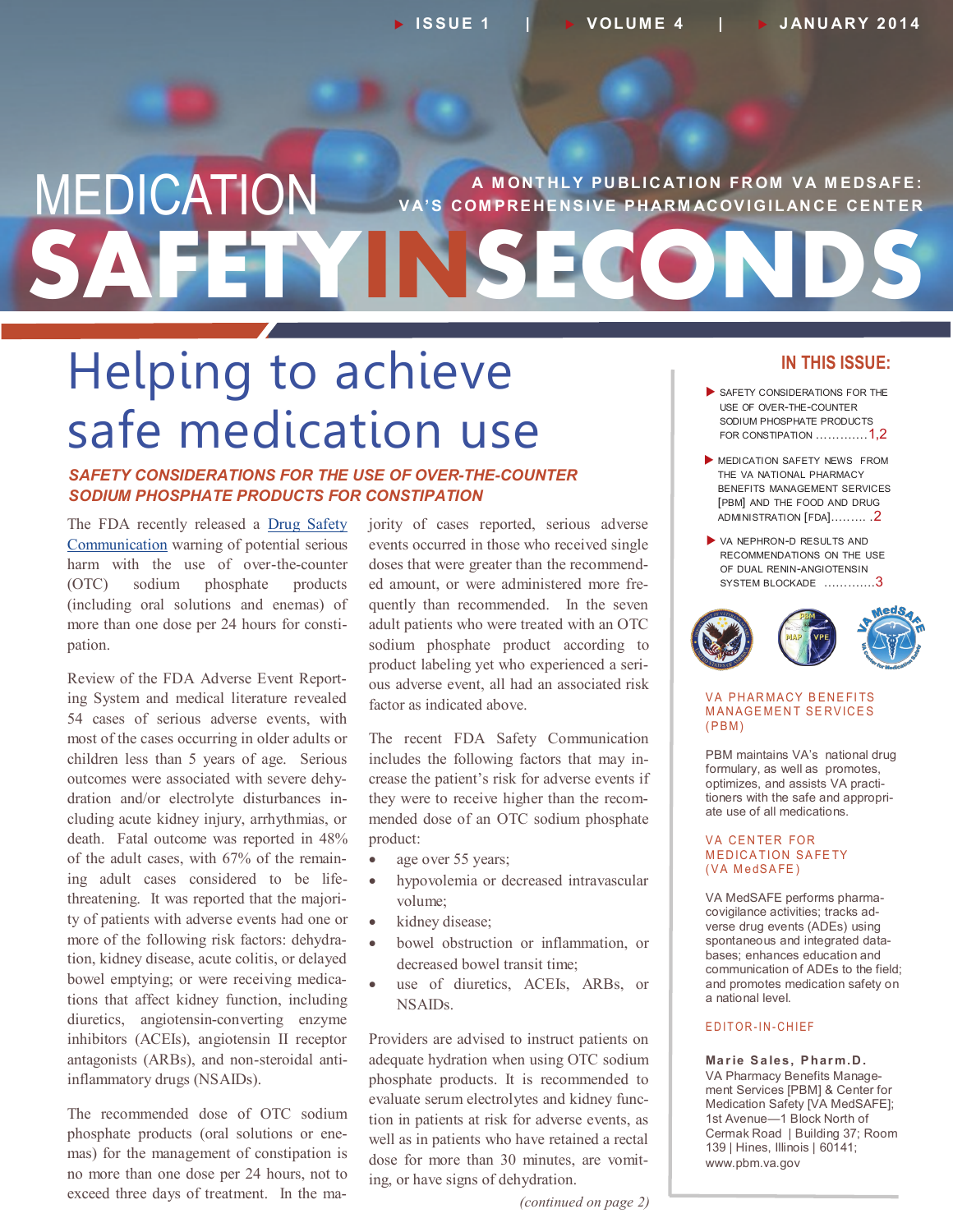# **from the fda**

# **CENTRAL NERVOUS SYSTEM AGENTS**

#### FDA warns of rare risk of long-[lasting erections in males taking methylphenidate ADHD medications and has ap-](http://www.fda.gov/Drugs/DrugSafety/ucm375796.htm)

# [proved label changes](http://www.fda.gov/Drugs/DrugSafety/ucm375796.htm)

#### 12/17/2013

Data reviewed from the FDA Adverse Event Reporting System (FAERS) and published literature reveal an association between the use of methylphenidate products and priapism. From 1997 through 2012, 15 cases of priapism occurred in association with a methylphenidate product, making it a rare but serious event as some patients required hospitalization and two underwent surgical intervention for shunt placement and needle aspiration of the corpus cavernosum. Patients reporting priapism symptoms ranged in age from 8 to 33 years, with the median at 12.5 years of age. Other drugs used to treat attention deficit hyperactivity disorder (ADHD), such as atomoxetine (Strattera) and amphetamine, have also caused priapism, prompting providers to exercise caution when considering alternate agents.

## **NEUROLOGY**

## FDA warns of serious skin reactions with the anti-[seizure drug Onfi \(clobazam\) and has approved label changes](http://www.fda.gov/Drugs/DrugSafety/ucm377204.htm) 12/3/2013

FDA has approved revisions to the drug label and Medication Guide for the anti-seizure drug clobazam (Onfi) describing the risk of serious skin reactions including Stevens-Johnson syndrome (SJS) and toxic epidermal necrolysis (TEN) that can result in permanent harm and death. Data reviewed from the FDA Adverse Event Reporting System (FAERS) database identified 20 cases of SJS/TEN (6 in the U.S. and 14 abroad), all of which resulted in hospitalization, with one case resulting in blindness and another in death. Nineteen cases reported concomitant use of drugs associated with SJS/TEN (antiepileptic drugs  $[n=18]$ , beta-lactam antibiotics  $[n=3]$ , or sulfasalazine  $[n=2]$ ); however, out of the 17 cases that provided specific timing information, 14 showed a close temporal relationship (within two months) between initiation of clobazam (Onfi) and development of the serious skin reaction. FDA recommends that health care providers should:

- Closely monitor patients taking clobazam (Onfi) for signs or symptoms of SJS/TEN, especially during the first 8 weeks of treatment or when re-introducing therapy.
- Educate patients on the signs and symptoms of serious skin reactions and instruct them to seek immediate medical treatment at the first appearance of a skin rash, blistering or peeling of the skin, sores in the mouth, or hives.
- Discontinue treatment at the first sign of rash, unless not drug-related. Providers should not continue treatment in patients presenting with a serious skin reaction and should consider alternative therapy.
- Consider clobazam (Onfi) as a possible cause when evaluating patients with potentially drug-induced skin reactions in addition to other drugs known to affect the skin.

# Helping to achieve safe medication use

#### *(continued from page 1) SAFETY CONSIDERATIONS FOR THE USE OF OVER-THE-COUNTER SODIUM PHOSPHATE PRODUCTS FOR CONSTIPATION*

The information above reiterates safety considerations for use of sodium phosphate/sodium biphosphate enemas as previously addressed. Similar precautions for use are listed; however, it is noted that the recent FDA Safety Communication includes increased risk for adverse events in patients over the age of 55 years (product

information includes precautions in patients  $\geq$  65 years of age). Refer to the following for additional information on contraindications and precautions:

- [Sodium Phosphate Sodium Biphosphate Enema, Safety Con](http://www.pbm.va.gov/PBM/clinicalguidance/clinicalrecommendations/Sodium_Phosphate_Sodium_Biphosphate_Enema_Safety_Considerations.pdf)[siderations](http://www.pbm.va.gov/PBM/clinicalguidance/clinicalrecommendations/Sodium_Phosphate_Sodium_Biphosphate_Enema_Safety_Considerations.pdf) ;
- [Issue 7; Volume 3; July/August 2013.](http://www.pbm.va.gov/PBM/vacenterformedicationsafety/newsletter/Medication_Safety_in_Seconds_July_Aug_2013_FINAL.pdf)

Efforts at the VISN/local level are encouraged to alert providers to the safety concerns with the use of sodium phosphate products, and to emphasize the dosing recommendations of not more than one dose per 24 hours, and for no more than 3 days, when being used for constipation.

Considerations for the use of oral sodium phosphate products for bowel preparation are also available at: [Oral Sodium Phosphate](https://vaww.cmopnational.va.gov/cmop/PBM/Clinical%20Guidance/Clinical%20Recommendations/Oral%20Sodium%20Phosphate%20(OSP)%20Products%20for%20Bowel%20Cleansing,%20Formulary%20Updates.doc)  [Products for Bowel Cleansing Formulary Updates](https://vaww.cmopnational.va.gov/cmop/PBM/Clinical%20Guidance/Clinical%20Recommendations/Oral%20Sodium%20Phosphate%20(OSP)%20Products%20for%20Bowel%20Cleansing,%20Formulary%20Updates.doc) .

Providers should report any adverse reactions with the use of sodium phosphate products by entering the information into CPRS' Allergies/ Adverse Reactions field and/or via local reporting mechanisms. Adverse events should also be reported, as appropriate, to the VA ADERS program and FDA MedWatch (1-800-FDA-1088, fax 1-800-FDA 0178, online at *[https://www.accessdata.fda.gov/](https://www.accessdata.fda.gov/scripts/medwatch/medwatch-online.htm) [scripts/medwatch/medwatch](https://www.accessdata.fda.gov/scripts/medwatch/medwatch-online.htm)-online.htm*, or by mail).

*Contributed by: Elaine Furmaga, Pharm.D.*

<sup>2</sup> *and Francine Goodman, Pharm.D., BCPS*